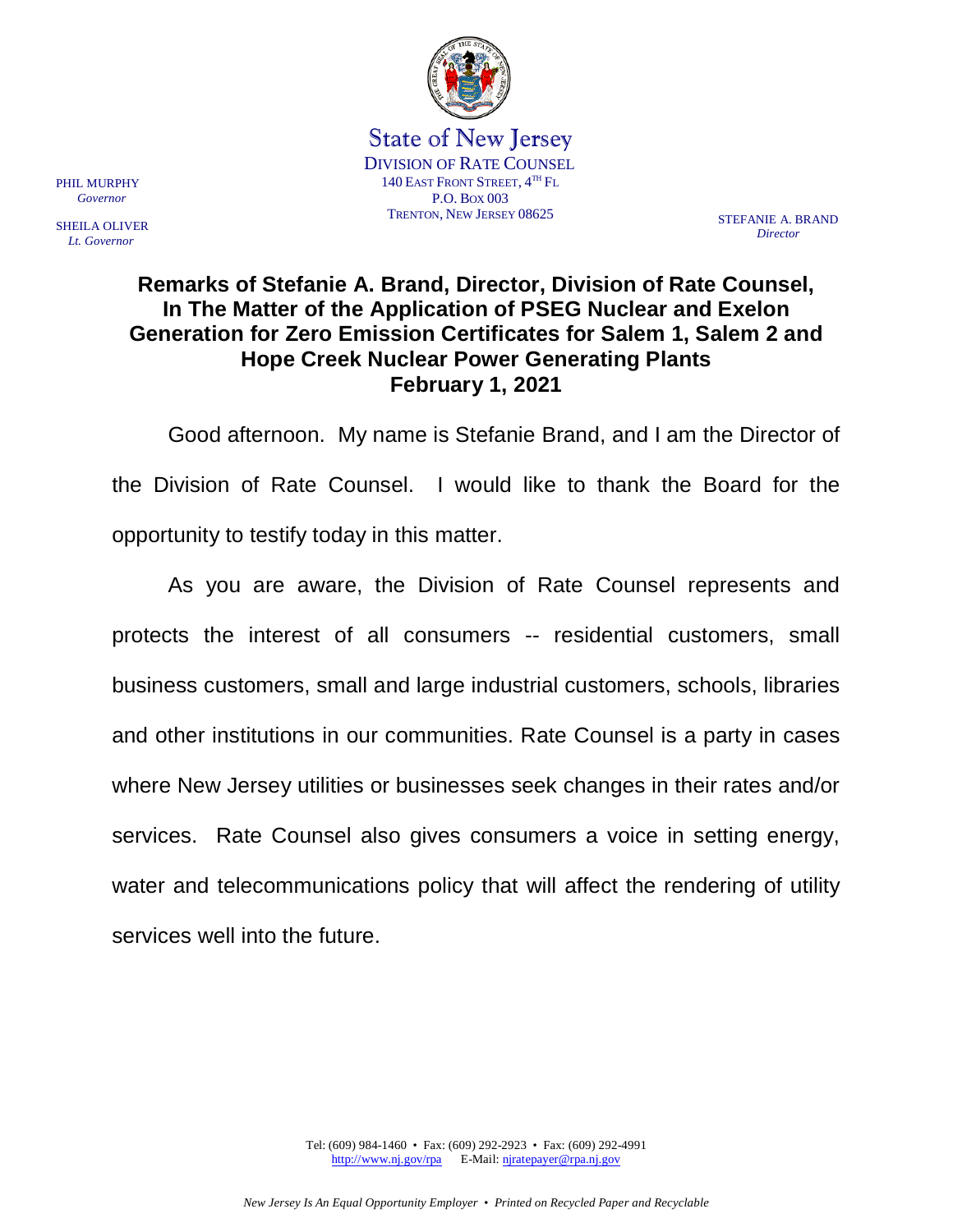Rate Counsel filed testimony on Friday in this case of two witnesses, Andrea Crane of the Columbia Group and Maximillian Chang of Synapse Energy Economics, setting forth Rate Counsel's position that the applicants have failed to establish that they are entitled to Zero Emission Credits ("ZECs") under the eligibility requirements of N.J.S.A. 48:3-87.3 *et. seq.* Ms. Crane looked at the projected costs claimed by the applicants and found that they were overstated in several respects. Mr. Chang looked at the projected energy and capacity revenues and found that the projected revenues were understated. Combined, their testimonies demonstrate that the Board should not renew the subsidies for these profitable unregulated plants.

At the outset, I want to note that I will not be discussing any confidential information here today so my remarks will be at a high level. However, confidential versions of our testimony have been filed with the Board and are available to the Commissioners and Staff. Public versions of our testimony have also been filed and are available on our website.

In brief, our consultants found that the applicants have not demonstrated that the financial prospects of Salem 1, Salem 2, or Hope Creek are such that they will need to shut down over the next three years if subsidies are not awarded by the BPU. The financial analyses provided by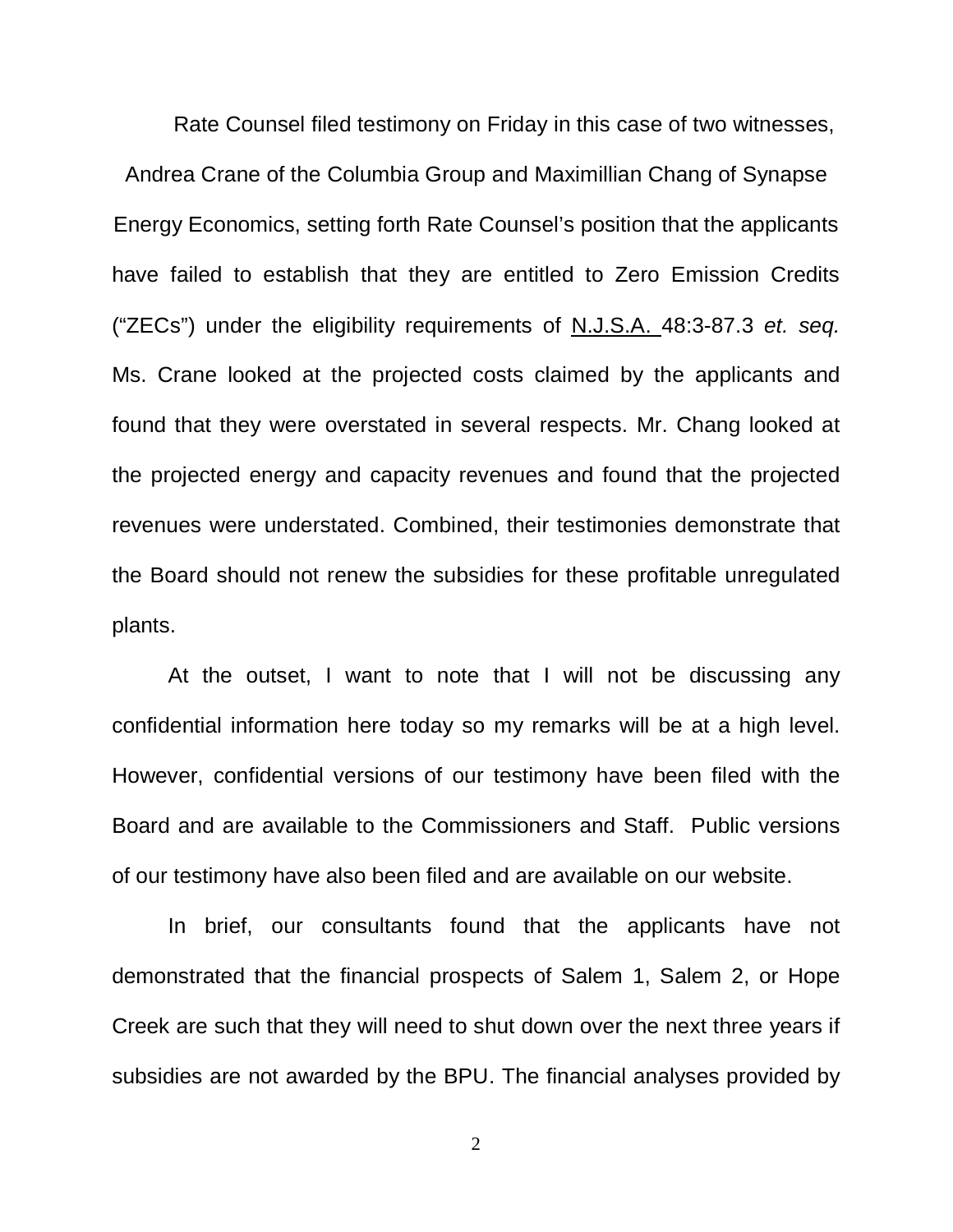the Companies include significant costs associated with operational and market risks that are speculative and inappropriate to charge to regulated ratepayers in New Jersey. In addition, the methodologies proposed by the Companies inflate the costs of operating and understate the revenues PSEG and Exelon stand to review from the three nuclear units.

One way that the costs are inflated in the Companies' analysis is that they have applied a cash-flow approach to recovery of all capital investment. This assumes immediate recovery of their significant capital costs. What this means is that each year, PSEG and Exelon would be relieved from risk associated with incremental plant investment. This treatment is contrary to both common practice and basic accounting principles. In a deregulated environment, businesses are not assured of capital recovery within one year. In fact, just the opposite is true. It is usual and customary for deregulated businesses to make investments with the expectations that such investment will be recovered over a multi-year period – if at all.

In addition, PSEG included millions of dollars for Spent Fuel costs that are not actually being incurred by the nuclear operators. The Department of Energy had previously collected a charge from nuclear operators for disposal of nuclear fuel. However, the nuclear operators filed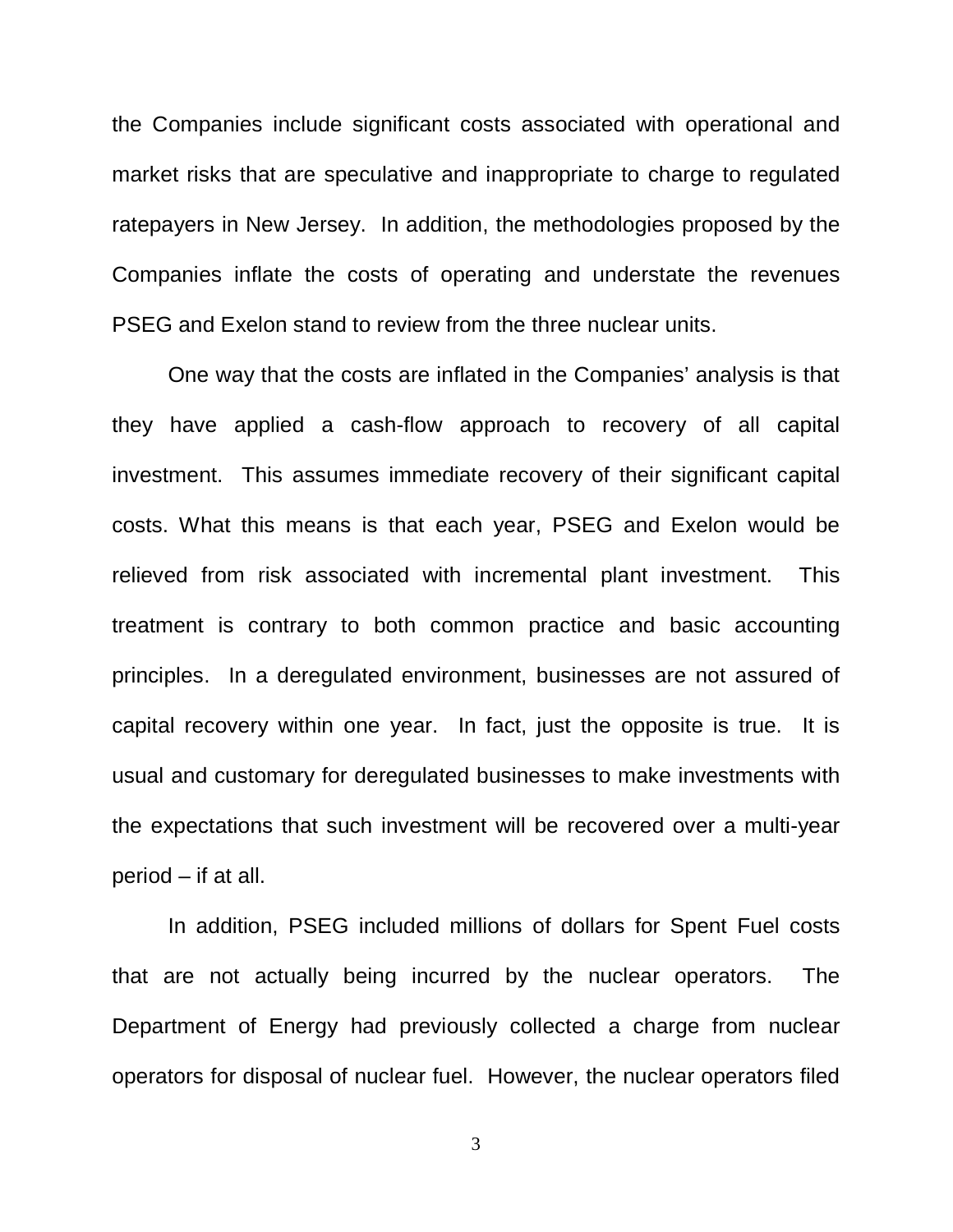suit claiming that this charge should be terminated since DOE had not yet developed a plan to address the disposal of spent fuel. Accordingly, this Spent Fuel charge was suspended by Court Order in May 2014. Since that time, nuclear operators have not paid the Spent Fuel charge and nuclear operators are not accruing Spent Fuel costs on its books and records of account. Nevertheless, the Companies included Spent Fuel charges in the operating costs calculated for each nuclear unit

Rate Counsel's consultant also found that PSEG's estimate of the variable portion of support service and overhead costs was inflated, and that the Companies ignored hedging revenues associated with the units. The Companies also ignored tax benefits that impact their bottom line, including the benefits that come from the reduction in the corporate tax rate from 35% to 21% in the Tax Cut and Jobs Act of 2017. The Companies' failure to adequately consider various tax benefits associated with the nuclear generating units is another reason why the analyses are flawed and do not support the subsidies sought by PSEG and Exelon.

In addition to overstating costs the Companies understate both future energy revenues and future capacity revenues by significant amounts. For energy revenues, the Board should rely on recent energy price forwards that reflect the upward trends in energy price forwards. The Board should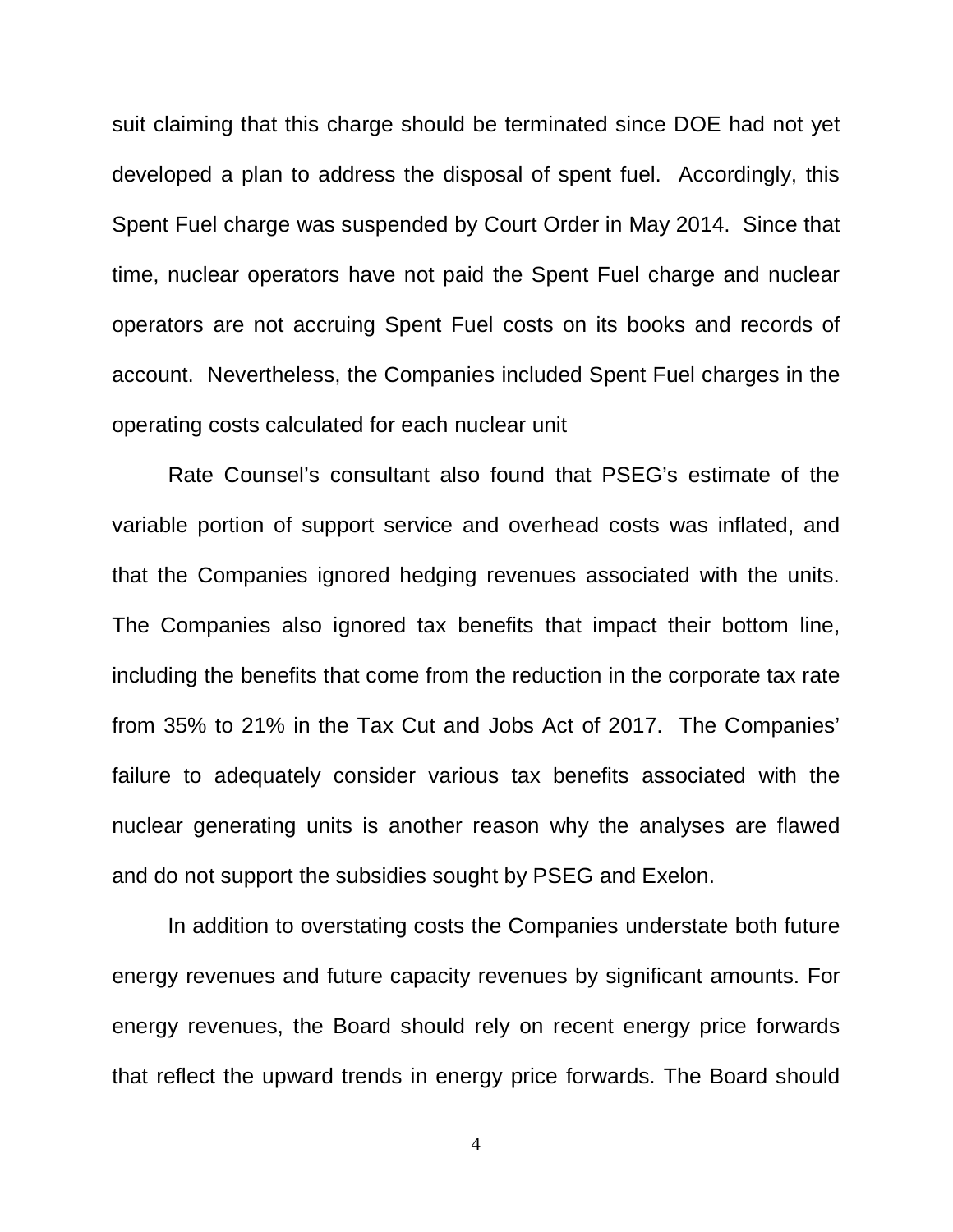not rely upon the low energy price forwards provided by the Applicants. For capacity revenues, the Board should rely on capacity price proxies or capacity price projections used in other proceedings before the Board. Both the BGS proceeding and Offshore Wind Solicitation capacity price proxies are higher than capacity price proxies used by the Applicants.

The Operational Risk and Market Risk cited by the Companies as costs father distort the financial picture presented by the Companies. These purported costs constitute a very significant portion of the overall shortfalls being claimed in this case and comprise almost the entire subsidy amount being requested. Thus, a significant portion of the Company's overall claim for subsides relates not to objective and verifiable cost estimates, but to speculative risks. While the Legislature provided that these risks should be considered when evaluating whether or not a subsidy was required, they did not ensure recovery of these speculative costs from ratepayers.

One problem with PSEG's claimed operational risk is that the Company only assumes that the operational risks will add costs to its nuclear operations. But it is just as likely that the Company's cost estimates will be understated rather than overstated. Presumably, its cost estimates provide the best indicator of expected future costs for nuclear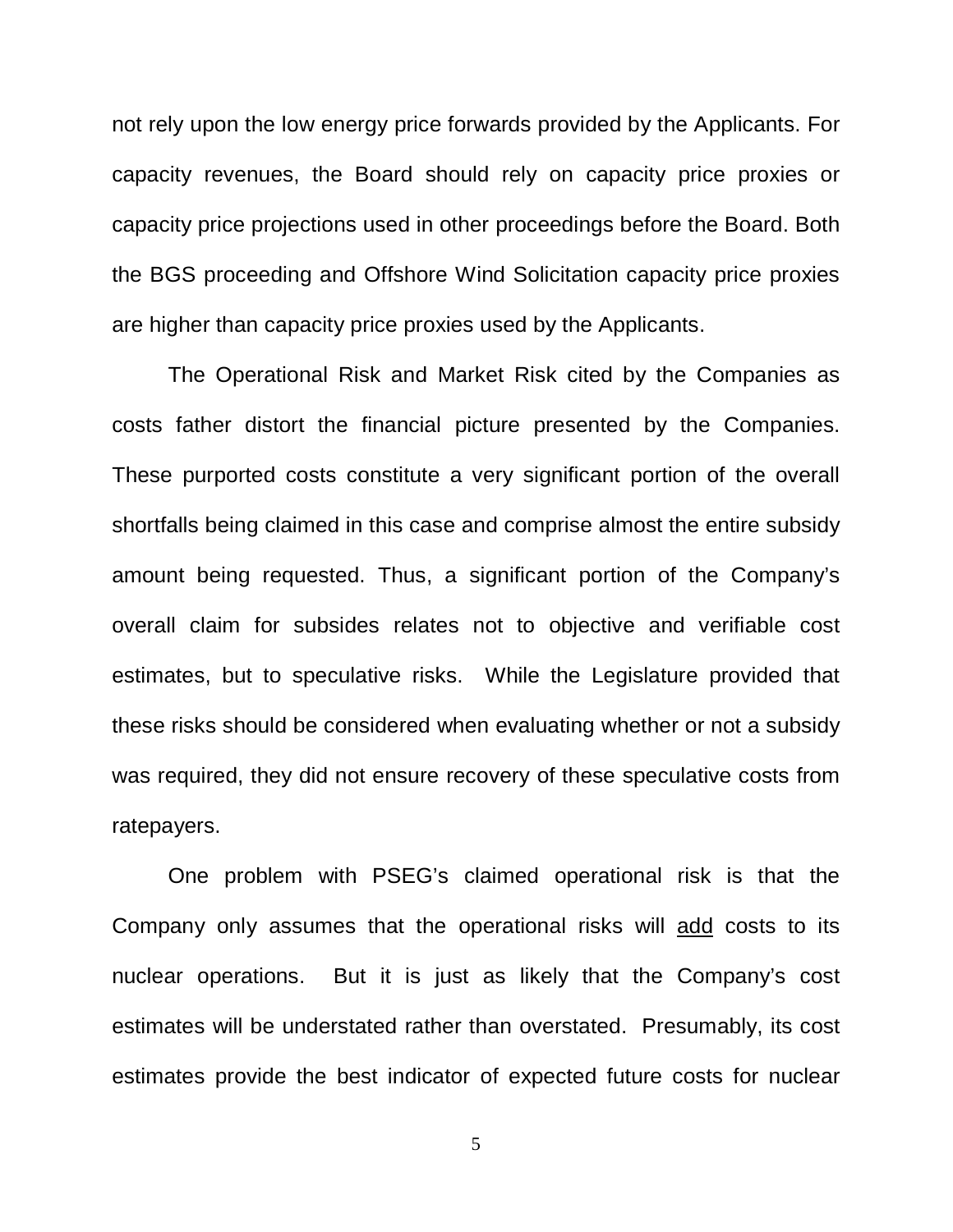operations, and many of these costs are directly under the Company's control. But, while it is possible that costs could be higher than forecast, it is also possible that costs could be lower than forecast. PSEG did not provide any recognition in its applications that costs could actually be less than forecast, and it made no adjustment for the possibility that its forecasts may be overstated. Accordingly, the Operational Risk adjustment is onesided and inflated.

Similarly, with regard to Market Risks, ratepayers should not be the guarantors of last resort for all possible contingent risks related to operating revenues. The fact is that the nuclear units at issue have been deregulated for approximately 20 years. At the time of deregulation, ratepayers paid hundreds of millions of dollars in stranded costs to the owners of the nuclear facilities, based on perceived risks and expectations that market prices would not be high enough to allow owners to recover all of their investment. However, for much of the time since deregulation, the nuclear operators have generally done very well, with actual costs falling far below market prices, resulting in significant profits from these nuclear units. There was no return of stranded costs payments to ratepayers when market prices were above the cost to operate the nuclear units. The State's experience with stranded cost payments highlights the importance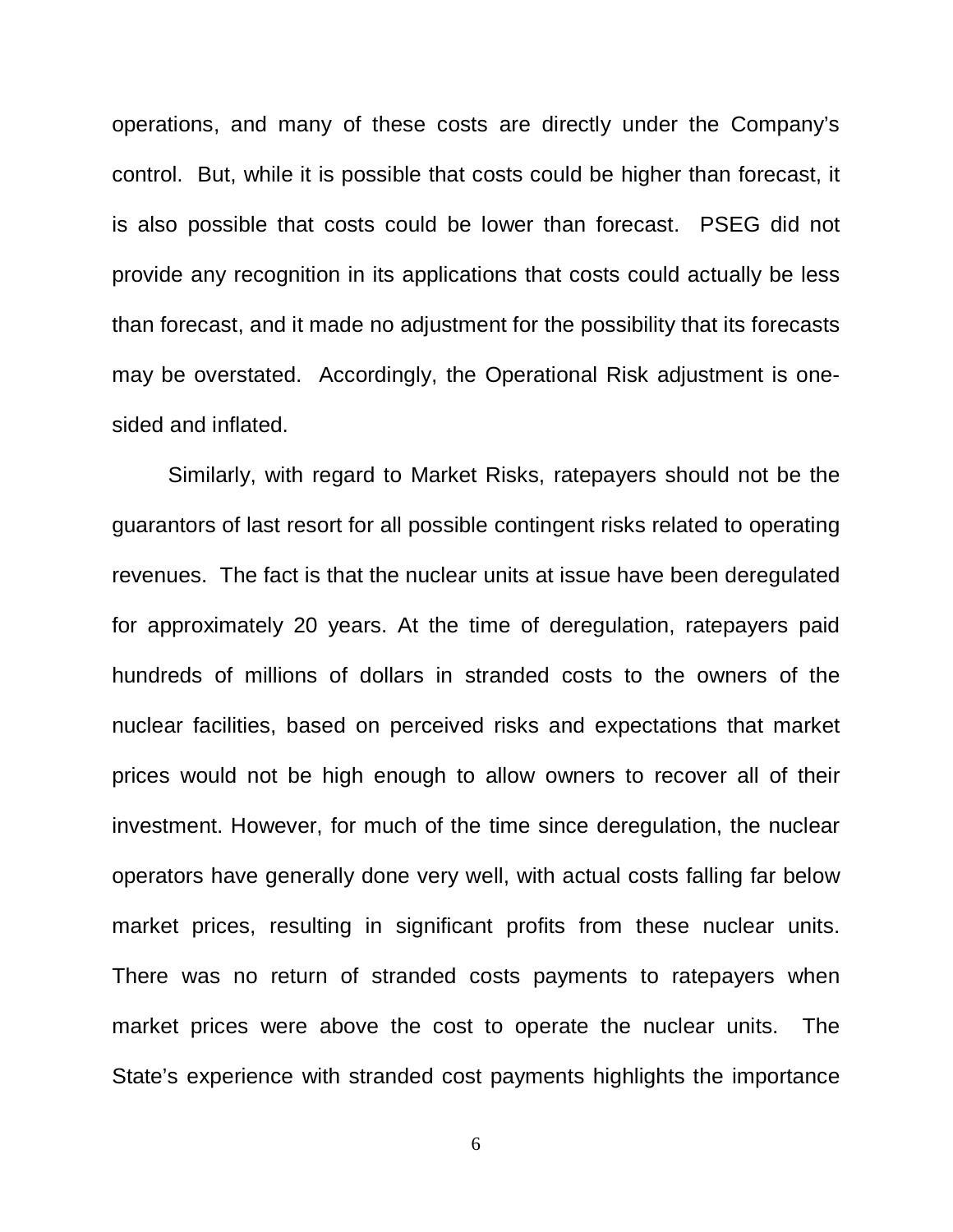of taking "upside" risks into account.Yet, similar to its treatment of operational risk, PSEG only assumed that Market Risk would increase its costs. There is no recognition that conditions in the energy market during the second eligibility period may actually result in higher than anticipated revenues for the generating units.

When these significant factors are taken into account, the applicants have not demonstrated that their financial condition warrants an additional award of ZECs. Rate Counsel urges the Board to deny the application on this basis and also to take into account the moment that we are in. With a new administration in Washington, we are likely to see policies that will benefit carbon-free resources and further improve the prospects of these plants. In addition, ratepayers are already struggling under a crippling pandemic that has brought economic hardship to many. Now is not the time to transfer wealth from average citizens to wealthy shareholders. These plants do not need these subsidies and the applications should be denied.

Of course, while we fervently believe that to be the case, we recognize that the Board may think otherwise and in our testimony we offer information for the Board in the event it decides to award some subsidy. In that case, any subsidy should be substantially lower than the subsidies